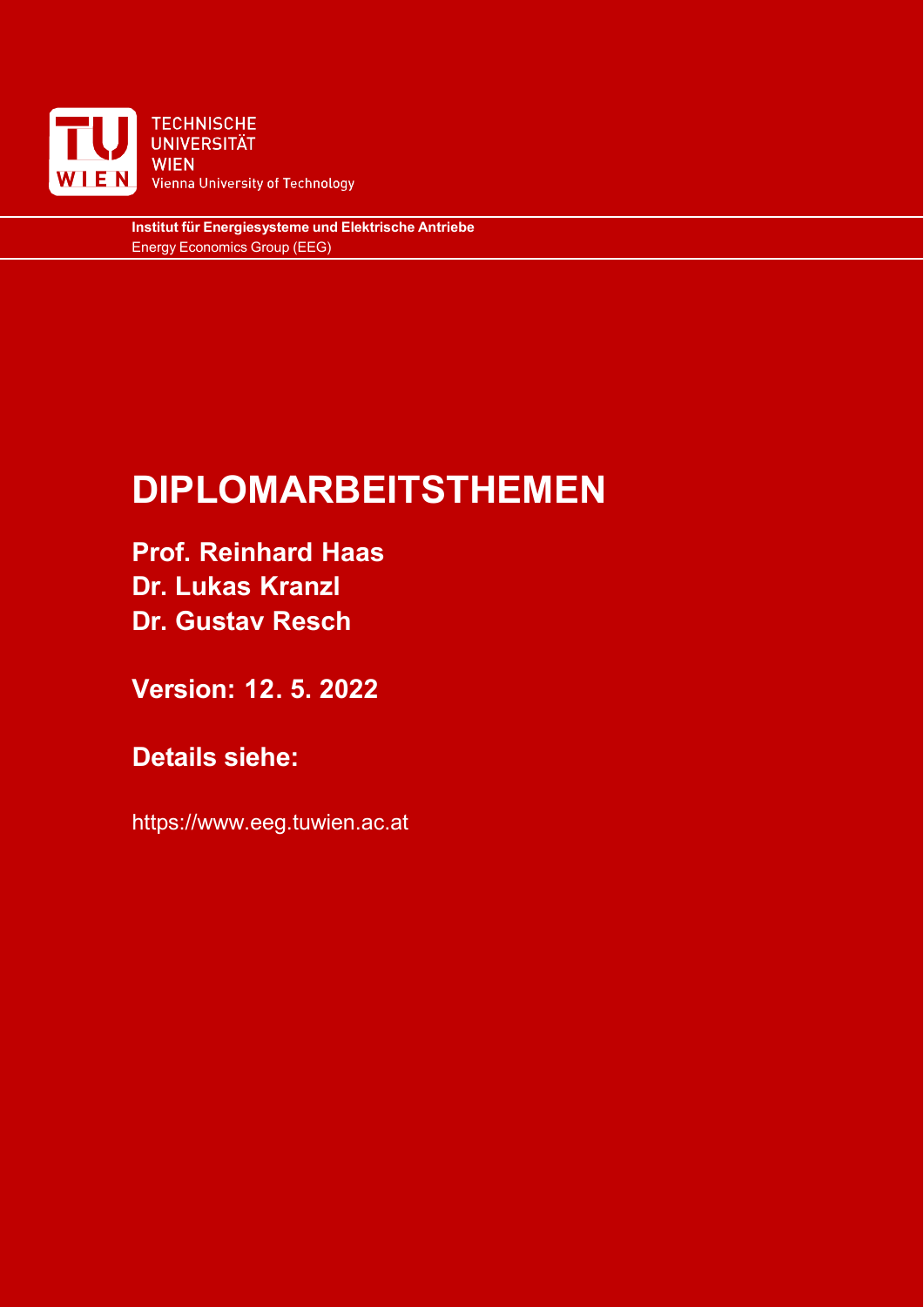### **Vorwort**

Dieses Dokument beinhaltet Diplomarbeitsthemen, die am EEG von Prof. Reinhard Haas angeboten werden. Die Hauptbetreuung der Arbeiten in diesem Katalog übernehmen jeweils Assistant/inn/en in Kombination mit Postdocs. Die Arbeiten sind im folgenden spezifischen Themengebieten zugeordnet.

Wenn Sie an einer Diplomarbeit interessiert sind sollten sie:

- vom Institut angebotene Lehrveranstaltungen zumindest "Energieökonomie" und "Energiemodelle ..." absolviert und
- den Großteil Ihrer Prüfungen absolviert haben um eine rasche Bearbeitung Ihrer Diplomarbeit zu garantieren.

Falls Sie interessiert sind, schicken sie eine E-mail an eine/n der dem jeweiligen Thema zugeordneten Betreuer.

Herzlichst,

Reinhard Haas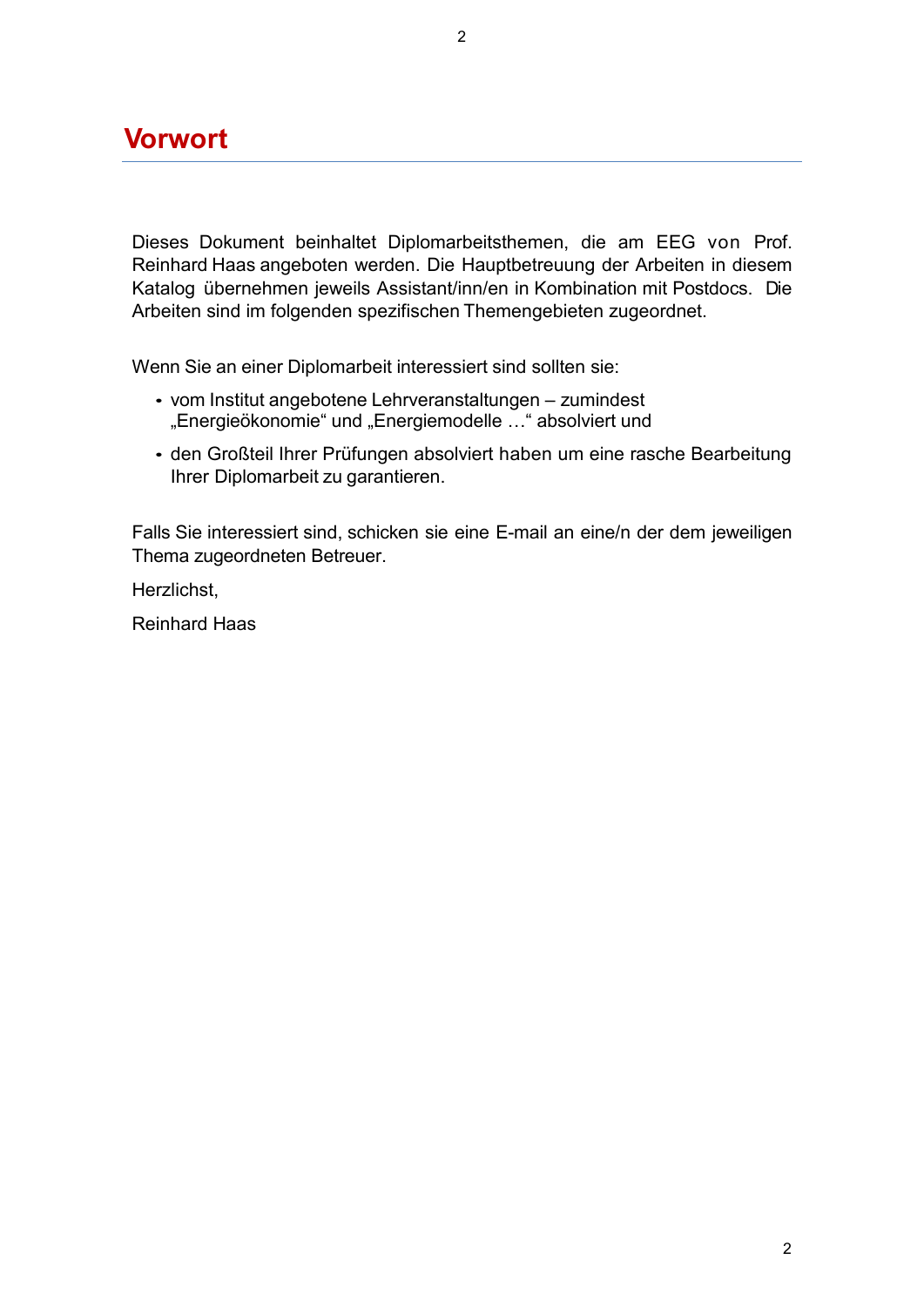# **Inhaltsverzeichnis**

|      | 1. Energiepolitik / Energy policies                                                                                                    | 4                |
|------|----------------------------------------------------------------------------------------------------------------------------------------|------------------|
| 1.1. | The effects of CO2-taxes on the energy system in selected countries - Lessons learned                                                  | 4                |
| 1.2. | The impact of taxation on the economics of energy efficiency measures                                                                  | $\boldsymbol{4}$ |
|      | 2. Strommärkte und -preise sowie Strommarktmodellierung / Electricity markets and prices as well<br>as power system modelling          | 4                |
| 2.1. | The role of Demand Response in decarbonizing the European electricity sector.                                                          | 4                |
| 2.2. | Modelling industry auto-consumption in energy system models - A Comparative analysis of<br>different approaches                        | 5                |
| 2.3. | Design von Kapazitätsmärkten in Spotmärkten ausgewählter Länder (USA, Europa, Asien,<br>Australien) - Lessons learned                  | 6                |
|      | 3. Erneuerbare Energien / Renewable Energies                                                                                           | 6                |
| 3.1. | The impact of high raw material and energy prices on the competitiveness and future uptake<br>of renewables                            | 6                |
| 3.2. | Repowering of wind power plants: Assessing future impacts and needs, exemplified for<br><b>Austria and selected European countries</b> | $\overline{7}$   |
| 3.3. | The role of offshore wind in decarbonizing the European electricity sector                                                             | 7                |
| 3.4. | An analysis of the optimal market penetration of PV in different countries                                                             | 8                |
|      | 4. Energieverbrauch für Heizen, Warmwasser, Kühlen / Energy demand for Space, Water Heating &<br>Cooling                               | 9                |
| 4.1. | A rolling investment approach for implementing district heating grids                                                                  | 9                |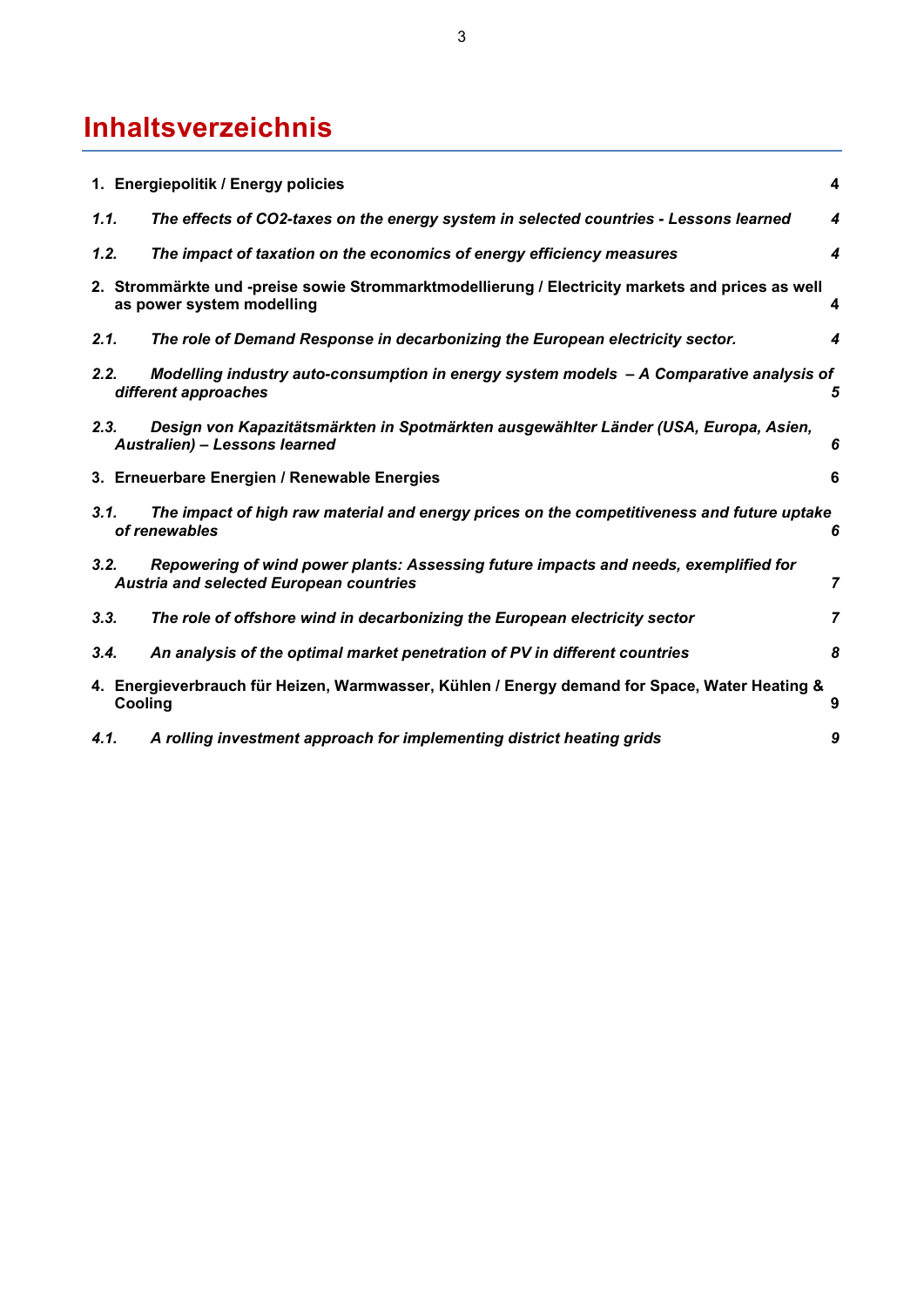# <span id="page-3-0"></span>1. Energiepolitik / Energy policies

### <span id="page-3-1"></span>**1.1. The effects of CO2-taxes on the energy system in selected countries - Lessons learned**

• **Motivation:** In the public discussion on fighting against Global Warming CO2-taxes are considered as a very important mean. In many countries (such as Sweden, Switzerland, ) CO2-taxes are already implemented. Of interest is what are the lessons learned of these countries and what were their effects so far?

• **Objective:** The core objective of this work is to analyse in which countries CO2-taxes are already implemented, since when, in which design and what their effects were so far.

• **Method of approach:** A comprehensive literature review as well as a data collection and analy- sis has to be conducted. An economic model simulating the effects of CO2-taxes has to be developed in Excel. Some databases e.g. ODYSSEE are already available.

• **Supervisors:** Prof. [Reinhard](mailto:Haas@eeg.tuwien.ac.at) Haas, Jasmine Ramsebner

### <span id="page-3-2"></span>**1.2. The impact of taxation on the economics of energy efficiency measures**

• **Motivation:** Energy taxes may have a considerable impact on the economic viability of energy efficiency measures like building retrofitting. However, also other taxes, in particular income taxes or taxes on different types of materials and resources have a strong impact. Thus, when carrying out cost-benefit analyses from a "socio-economic" perspective, it is not sufficient to exclude energy taxes. The same also needs to be done for other taxes.

• **Objective:** The objective of this work is to quantify the impact of different elements of taxation on the economic viability of energy efficiency measures for the case of building retrofitting.

#### • **Method of approach:**

- *•* Literature review
- *•* Data collection of taxation schemes for one or two countries within the EU
- *•* Assessment of the impact of different taxes for different measures in an xls-spreadsheet
- *•* Calculation of the economic viability of measures with and without taxes
- *•* Applying an existing optimization model for the cases with and without taxes
- **Supervisor:** Lukas Kranzl, Prof. [Reinhard Haas](mailto:Haas@eeg.tuwien.ac.at)

## <span id="page-3-3"></span>2. Strommärkte und -preis e s owie Strommarktmodellierung / Electricity markets and prices as well as power s ys tem modelling

### <span id="page-3-4"></span>**2.1. The role of Demand Response in decarbonizing the European electricity sector.**

#### • **Motivation:**

- In the course of the energy transition, the need for flexibility in the European electricity system is increasing strongly. Mainly this is caused by an increased infeed of intermittent renewable electricity on the one hand and a reduction of dispatchable (conventional) power plants on the other. Demand Response (DR), i.e. the consumer-side adjustment of the demand to the existing supply, is one instrument to provide the required flexibility.
- *•* Today, economically feasible demand response potentials can essentially be located within the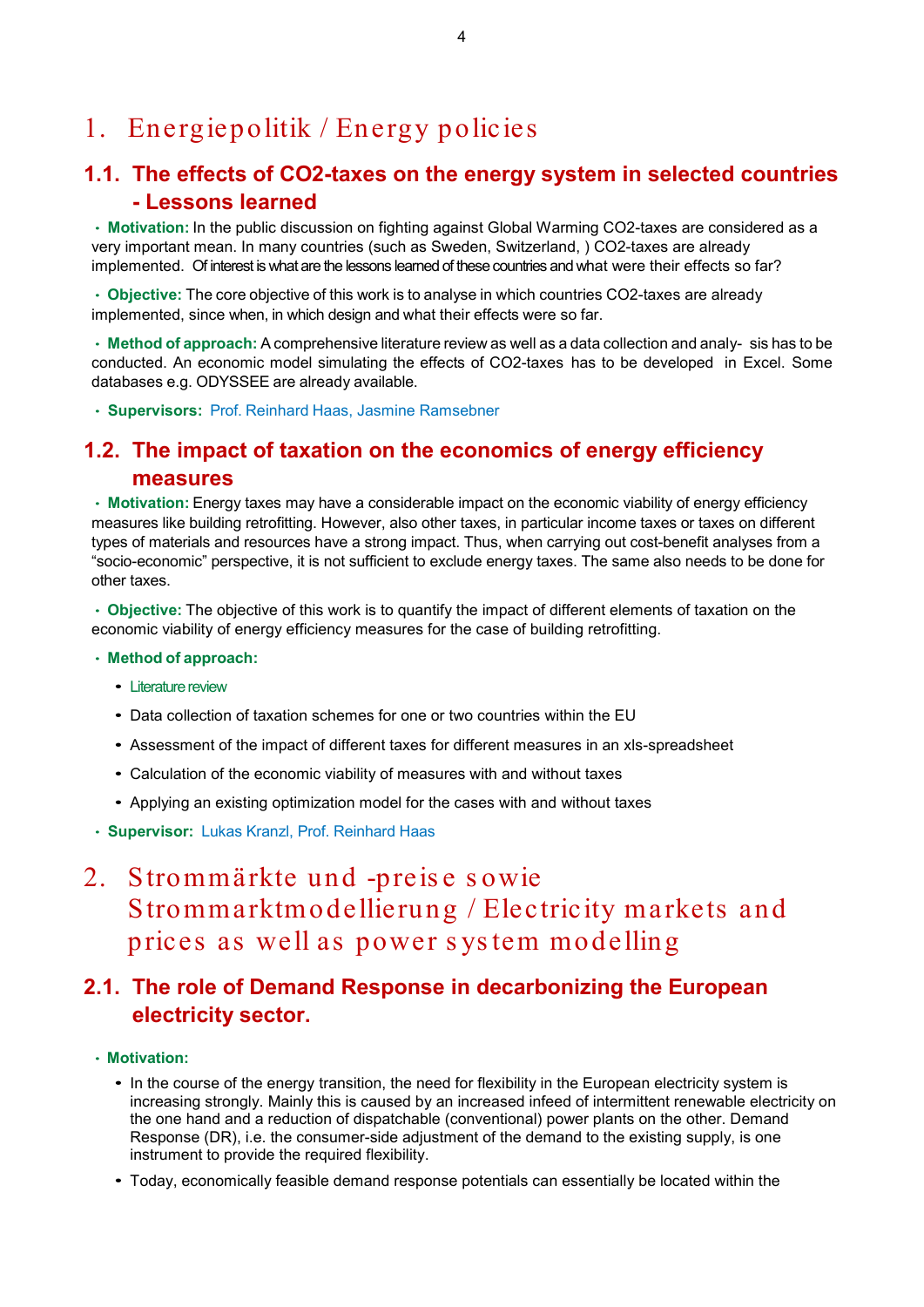industrial (process) technologies. However due to various market barriers, actual application of Demand Response is limited. Considerable uncertainty therefore remains, as regards to its future contribution to decarbonizing the electricity sector until 2050.

#### • **Core objective/research question:**

- *•* What are the European potentials for demand response in the industry (and trade and businesses).
- *•* What are plausible scenarios for the future application of those potentials in Europe until 2050.

#### • **Method of approach:**

- *•* Research the existing literature to gather Demand Response potentials in Europe.
- *•* Develop scenarios and quantify them using the open-source energy system model Balmorel (GAMS) provided by the Energy Economics Group.
- *•* Apply (and extend) an existing Demand Response Add-On.
- *•* Conduct sensitivity analysis regarding varying degrees of DR implementation and intermittent renewable infeed.

#### • **Expected results**

- *•* Create a database on potentials for Demand Response in Europe based on the literature research. In case of data scarcity, this task is limited to some relevant European countries.
- *•* Develop two consistent scenarios of how Demand Response could develop until 2050.
- *•* Implementation of those scenarios in Balmorel.
- *•* Quantitative and qualitative impact assessment of varying degrees of Demand Response on energy system modelling results, e.g. system costs, electricity prices, or GHG emissions
- **Supervisor:** Dr. Gustav Resch, Prof. [Reinhard](mailto:Haas@eeg.tuwien.ac.at) Haas

### <span id="page-4-0"></span>**2.2. Modelling industry auto-consumption in energy system models – A Comparative analysis of different approaches**

#### • **Motivation:**

- *•* Today, industrial electricity consumption in Europe constitutes more than one third of the total electricity consumption. While electricity is commonly sourced from the grid, some industrial actors generate electricity (and heat) directly on-site for their own consumption. These (cogeneration) power plants are used to satisfy the own demand (auto-consumption) but also to profit from price peaks on the spot market by exporting the electricity to the grid.
- *•* From a modelling perspective, this auto-consumption can be implemented in two different ways:
	- 1. By incorporating both power plant and the total industrial consumption in the model. Here the industrial plant dispatch is based on the optimization of the overall electricity sector.
	- 2. By considering solely the residual demand (total on-site consumption auto-consumption) of the industrial consumer. Auto-consumption would thus be seen as an energy efficiency measure in the model. Here, the plant dispatch is optimized by the industrial consumer itself and not the system.
- *•* Both approaches have different benefits and drawbacks that shall be explored in this master thesis.
- *•* To add to the dilemma: There remains considerable uncertainty regarding the impact of the energy transition on the amount of on-site generation by the industry. Increasing degrees of electrification as well as grid parity might strongly increase the amount of on-site generation in the future and thereby shift the recommendation towards using one of the two modelling approaches.

#### • **Core objective/research question:**

*•* What is the difference of modelling the industries' power plant dispatch either as system-optimal or optimized in terms of auto-consumption rates? What is the influence of the energy transition on the use of on-site generation?

#### • **Method of approach:**

- *•* Literature analysis of methodological differences in energy system models on the topic
- *•* Data research of possible scenarios regarding installed capacities of industry capacities and demand profiles of important industry processes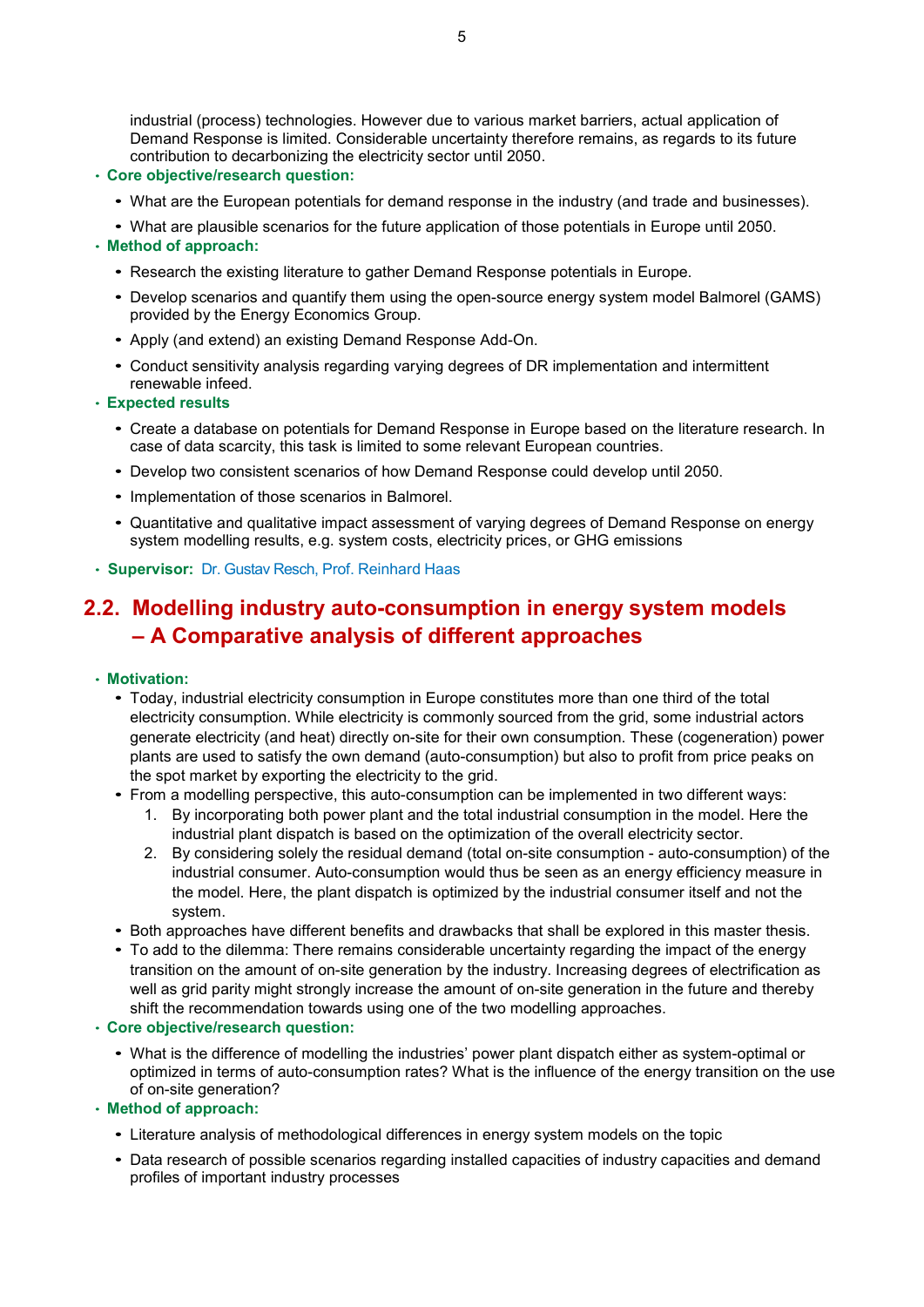- *•* Development and quantification of scenarios using the open-source energy system model Balmorel (GAMS) used and provided by the Energy Economics Group
- *•* Extension of the existing model

#### • **Expected results**

- *•* Assessment of scenarios to show the differences in the system optimal and auto-consumption optimal approach
- *•* Conduction of sensitivity analyses with varying degrees of auto consumption in the industry.
- *•* Impact of generation behaviour of industry on-site capacities on energy system modelling results, e.g. system costs, electricity prices, or GHG emissions on system and industry complex level
- **Supervisor:** Dr. Gustav Resch, Prof. [Reinhard](mailto:Haas@eeg.tuwien.ac.at) Haas

### <span id="page-5-0"></span>**2.3. Design von Kapazitätsmärkten in Spotmärkten ausgewählter Länder (USA, Europa, Asien, Australien) – Lessons learned**

#### **An analysis of capacity markets design and major features in spot markets in selected countries world-wide (USA, Europe, Asia, Australia** *· · ·***)**

• **Motivation:** In recent years in many countries the idea of capacity payments for power generators in addition to revenues from the energy-only market, has gained attention, economic discussion, e.g in Germany, USA, France and UK. The reason for this is that a signi ficant number of market players claim that the long-term reliability of the electricity system is at risk, as long as there is no politically organized mechanism for capacity payments in place. Indeed, in many countries such CPs have been introduced.

• **Objective:** The goal is to document currently implemented capacity mechanisms world-wide in a systematic way and to analyse the lessons learned regarding costs, excess capacities and so an. This analysis should mainly be based on literature research.

• **Method of approach:** Systematic approach for analysing different features of CM, Analysis of historical data Econometric model, Regression analysis

• **Supervisor:** Prof. [Reinhard](mailto:Haas@eeg.tuwien.ac.at) Haas

## <span id="page-5-1"></span>3. Erneuerbare Energien / Renewable Energies

### <span id="page-5-2"></span>**3.1. The impact of high raw material and energy prices on the competitiveness and future uptake of renewables**

• **Motivation:** Within 2021, initially driven by the COVID pandemic but recently overshadowed by the Ukraine crisis, raw material and energy prices have increased substantially within Austria, Europe and world-wide. This may affect the future uptake of renewable energies where, on the one hand, high raw material and energy prices, lead to an increase of capital cost for various renewable energy technologies, and, on the other hand, high energy prices as currently applicable in the gas and electricity sector improve the competitiveness of alternative solutions to fossil energy carriers/technologies.

#### • **Objective:**

- *•* Aim of this thesis is to shed light of the impacts arising from those market turbulences on the competitiveness of renewable energies.
- We suggest to take a narrow focus sector-wise, i.e. on the electricity sector, and, geographically, on Austria and/or Europe.

#### • **Method of approach:**

- *•* Data gathering concerning price trends for relevant raw material and energy prices as well as associated indicators (e.g. inflation, construction cost/price indices, etc.) that impact the capital cost of wind, solar, hydro and bioenergy technologies at present (and possibly in future).
- *•* Literature review concerning methodological approaches how to incorporate the impact of high energy and raw material prices in technological learning (as commonly applied to derive future cost projections for energy technologies)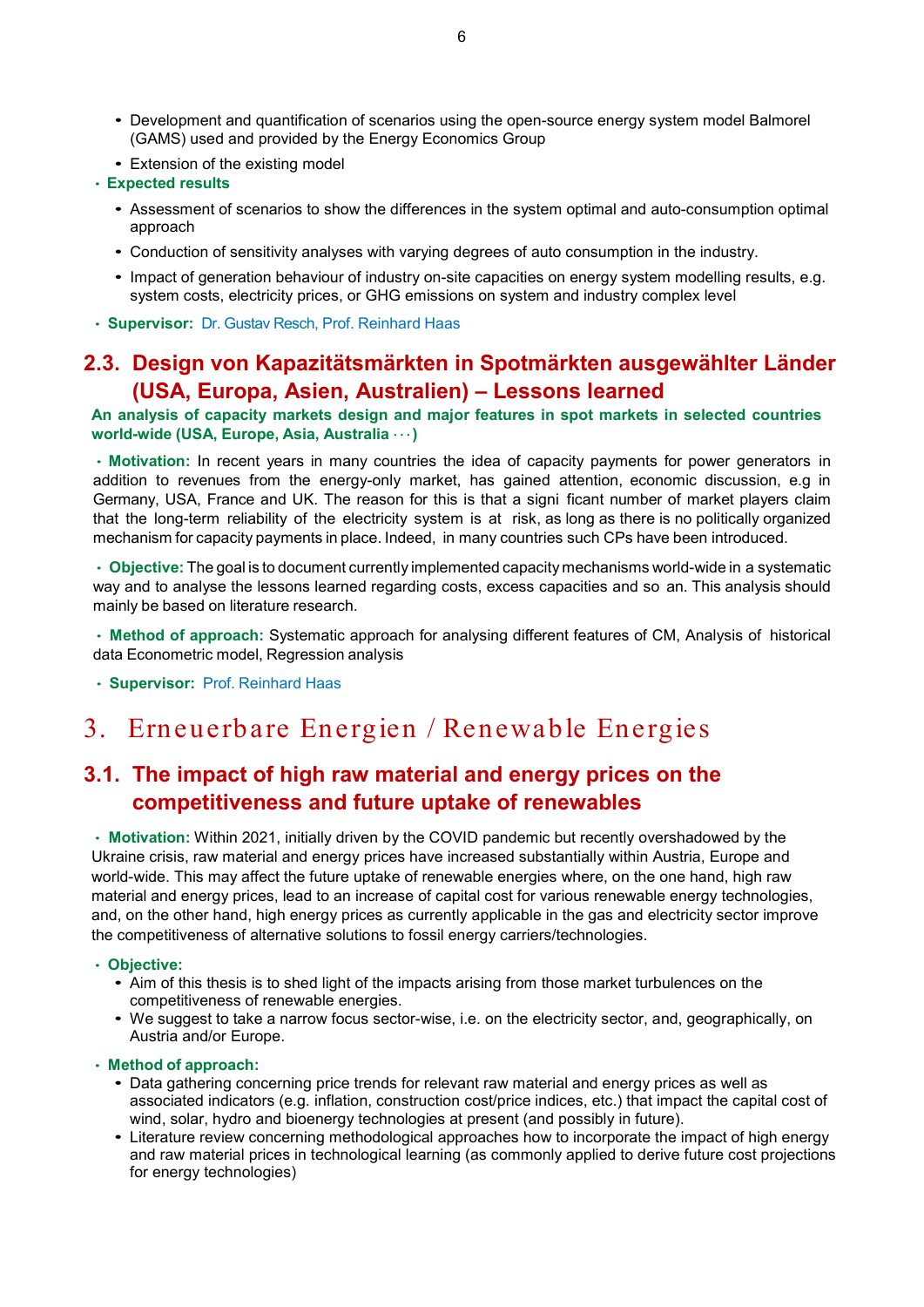- *•* Development of a methodology to incorporate above sketched price and market turbulences in future cost projections for key renewable energy technologies in the electricity sector.
- *•* Data-base preparation and/or development of an (MS excel or Matlab) model to derive a limited set of different future scenarios for assessing the competitiveness of renewables in the electricity sector (e.g. within Austria until 2030, or for selected other European countries or the EU as a whole). Details on that can be discussed at the kick-off stage.
- *•* (Model-based) Analysis and reporting of derived results and findings.
- **Expected results**
	- *•* Up-to-date assessment of the impacts arising from (currently) high energy and raw material prices on the competitiveness of renewables in the Austrian/European electricity sector. Results may include LCOE comparisons, an analysis of support expenditures (if required) to finance the planned future uptake of renewables, etc.
	- *•* As stated above, results may include the development of a sound methodology to incorporate above sketched price and market turbulences in future cost projections for key renewable energy technologies in the electricity sector.
- **Supervisor:** [Dr. Gustav](mailto:Resch@eeg.tuwien.ac.at) Resch, Prof. [Reinhard](mailto:Haas@eeg.tuwien.ac.at) Haas

### <span id="page-6-0"></span>**3.2. Repowering of wind power plants: Assessing future impacts and needs, exemplified for Austria and selected European countries**

• **Motivation:** Wind power is considered as an important renewable energy technology to reduce GHG emissions and alleviate the problem of global warming. Yet, land areas are limited and technological progress has been achieved. Repowering of wind power plants may increase the yield significantly and hence may be an important strategy to contribute to a societally optimal development, and, possibly, to a reduction of subsidies.

#### • **Objective:**

- *•* The core objective is to analyze the dynamic potential of increasing wind energy generation due to repowering in Austria and selected other European countries up to 2030 and 2050.
- *•* Comparison of approaches / strategies for wind power repowering in Germany and other EU countries (where applicable)

#### • **Method of approach:**

- *•* Analysis of the development of the performance of wind power over time and the deployment in Austria and other selected EU countries (database on past installations available)
- *•* The analysis should be conducted on an (yearly, monthly, daily and) hourly base for wind in different regions in Austria (mainly NÖ and Bgld) and for selected EU countries (e.g. Denmark, Germany, Spain).
- *•* Develop dynamic scenarios up to 2050 based on technological progress.
- *•* Creation of a database and a simple model in MATLAB or EXCEL
- **Expected results**
	- *•* The major expected results are the potential increases in wind plant outputs up to 2030 and 2050. The analysis should consider possible dynamic increases in the outputs of wind considering higher possible yields and higher full load hours in future.
	- *•* In addition, a cost comparison for 2020 and in a dynamic model up to 2050 should be conducted considering also technological progress.
- **Supervisor:** [Dr. Gustav](mailto:Resch@eeg.tuwien.ac.at) Resch , Prof. [Reinhard](mailto:Haas@eeg.tuwien.ac.at) Haas

### <span id="page-6-1"></span>**3.3. The role of offshore wind in decarbonizing the European electricity sector**

• **Motivation:** Offshore wind power is gaining strong political attention at EU level and in selected European countries. Higher cost compared to onshore wind have however limited the uptake of this technology in the past. Has this recently changed? Do we need offshore developments due to limits in onshore potentials? How are the cost and market values of generating electricity in offshore wind plants in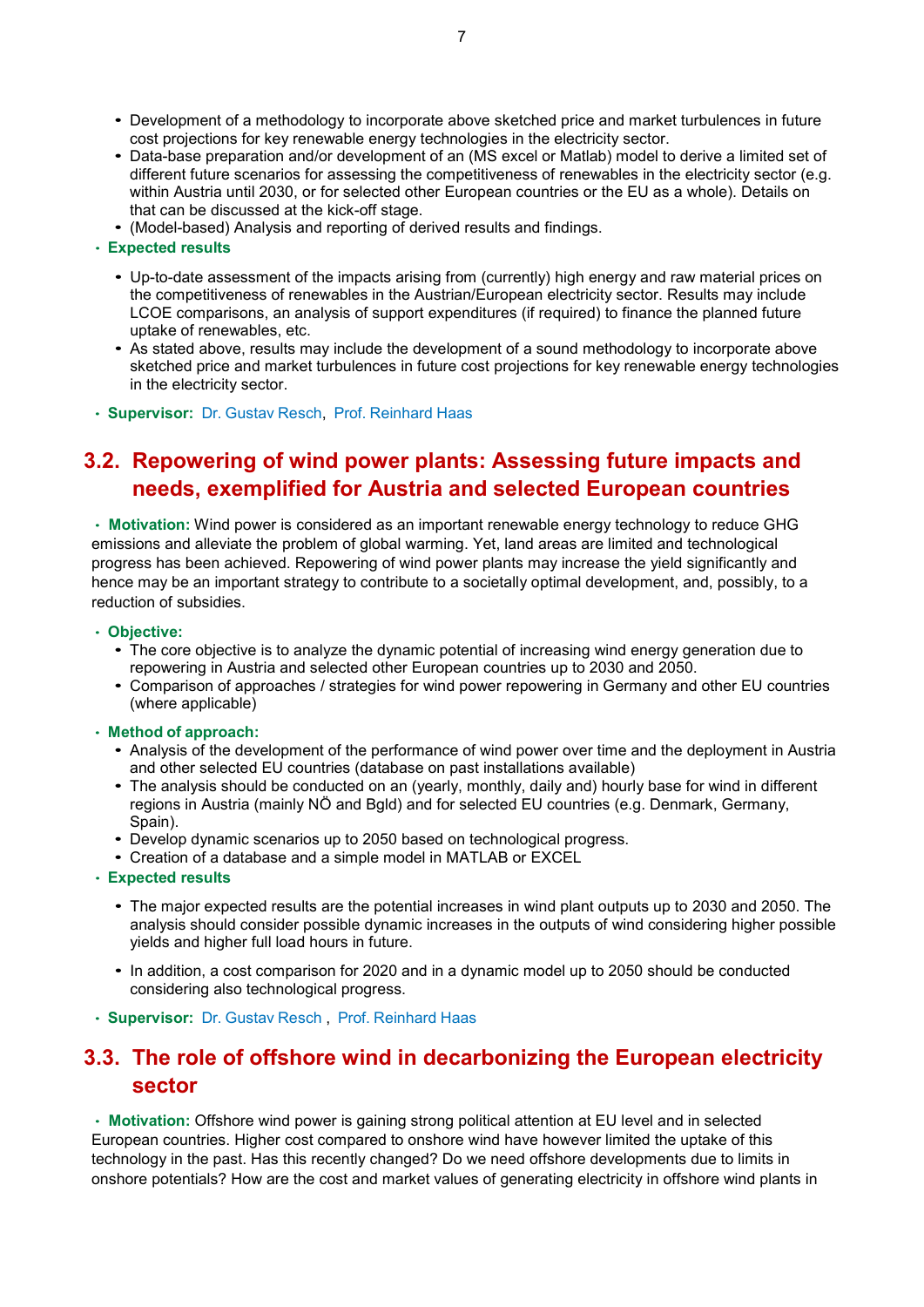comparison to onshore today (and in future)?

- **Objective:**
	- *•* Aim of this thesis is to conduct an up-to-data analysis on the possible role of offshore wind in decarbonizing the European electricity sector
	- *•* Related objectives include to undertake a cost comparison to onshore wind, to assess recent political developments concerning offshore wind (support, project pipeline) and to undertake a comprehensive technology review (i.e. different technology solutions are under consideration, depending on water depth etc.)
- **Method of approach:**
	- *•* Literature review concerning technology trends, cost trends (i.e. possibly project-specific), analyses of the potentials (building on own GIS-based data and results available at EEG) and the perspectives for offshore wind according to recent European studies.
	- *•* Assessment of recent policy trends in supporting offshore wind (some data is available at EEG)
	- *•* Model-based analysis of the market values of producing electricity via offshore wind power plants in comparison to onshore wind, using the open-source energy system model Balmorel (available at EEG) for that purpose.
- **Expected results**
	- *•* Up-to-date assessment of the future role of offshore wind in Europe's electricity sector (countryspecific)
	- *•* The assessment shall include own modelling of market values (offshore in comparison to onshore wind)
- **Supervisor:** [Dr. Gustav](mailto:Resch@eeg.tuwien.ac.at) Resch , Prof. [Reinhard](mailto:Haas@eeg.tuwien.ac.at) Haas

### <span id="page-7-0"></span>**3.4. An analysis of the optimal market penetration of PV in different countries**

- **Motivation:**
	- *•* Photovoltaics is considered as an important renewable energy technology to reduce GHG emissions and alleviate the problem of Global warming. However, electricity generation from PV is variable, in summer considerably higher than in winter. Over a year it is distributed quite uneven. This limits the maximum installed capacity.
- **Core objective/research question:**
	- *•* The major research question is: What is the optimal (cost minimal) level of PV installation in Austria in 2020, 2030, 2050 in a dynamic model? Derived questions are: How much PV has to be curtailed? What about decentral vs central? With and without storage? Analysis of the maximal/optimal market penetration of PV in different countries (Austria, Germany, Nordic, Italy, Africa . . . )
- **Method of approach:**
	- *•* Develop a model e.g. in Excel or Mathlab. The analysis on an hourly base over a year (8760 hours) using demand profiles and solar insolation numbers. Creation of a database and a simple model in EXCEL should be conducted on an (yearly, monthly, daily and) hourly base for PV in different regions in Austria. Conduct the analysis depending on three different wind scenarios. Develop dynamic scenarios up to 2050 based on Technological Learning.
- **Expected results**
	- *•* The major expected results are the potentials of PV electricity and the installed capapcity (depending on three different wind scenarios). The analysis should also consider possible dynamic increases in the outputs of PV Systems considering further increases in efficiency and higher possible yields and higher full load hours in future. Is it necessary to curtail some peak power? (Consider also the age structure of todays PV plants)?
	- *•* In addition a cost comparison for 2020 and in a dynamic model up to 2050 should be conducted considering also Technological Learning.
- **Supervisor:** Prof. [Reinhard](mailto:Haas@eeg.tuwien.ac.at) Haas